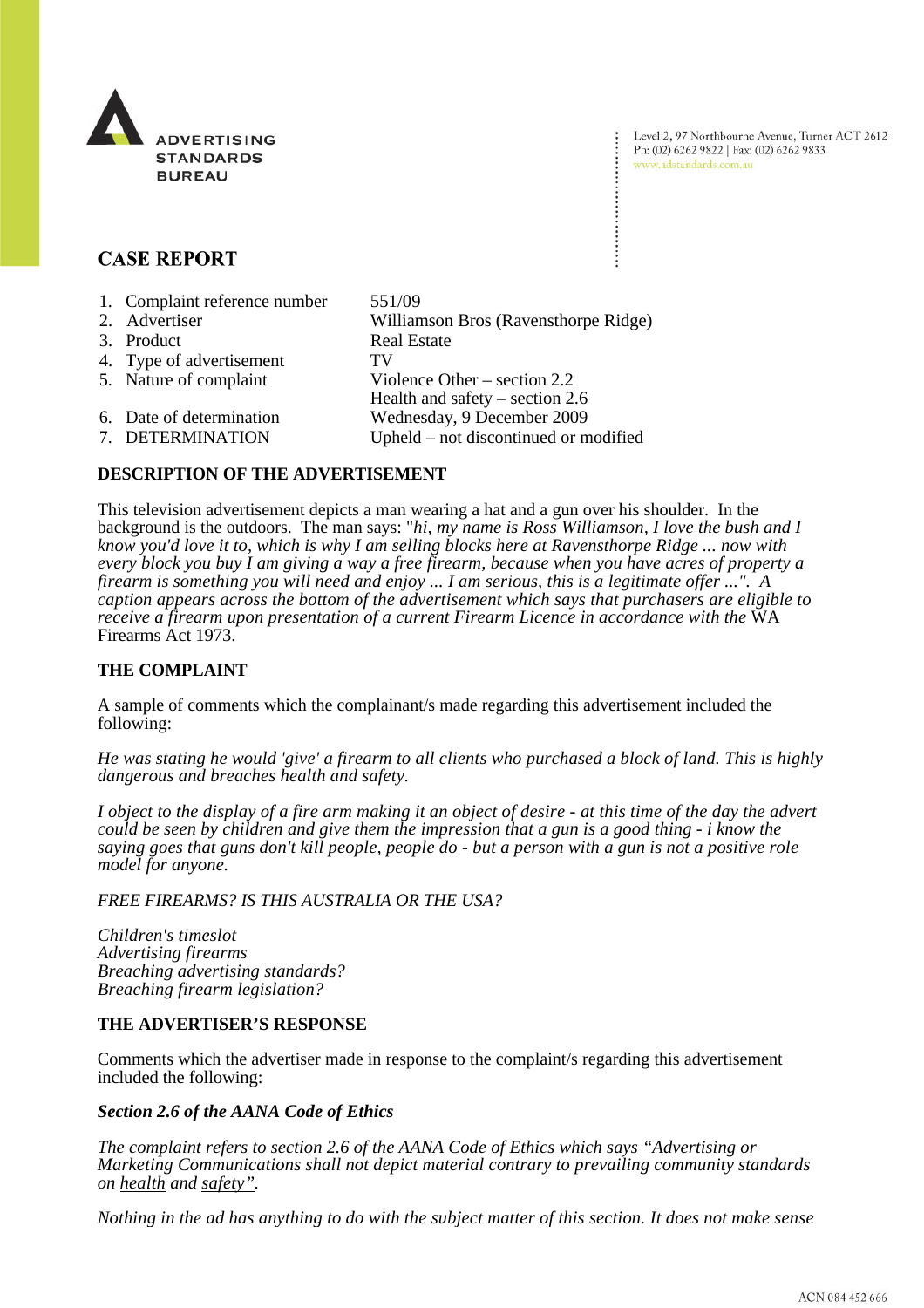*to say that a firearm can be used in an "unhealthy" (or healthy) manner; and even if it did this ad would not offend. Of course it is possible to use a firearm in an unsafe manner. But nothing in the ad can be construed to constitute the "depiction" of such a practice. No breach of any safety rule or convention is suggested at all in the radio ad. Therefore, in terms of this part of section 2, I have no case to answer.* 

# *Section 2.2 of the AANA Code of Ethics*

*The same applies in relation to section 2.2 which is "Advertising or marketing communications shall not present or portray violence unless it is justifiable in the context of the product or service advertised". Self evidently, absolutely nothing in the ad can be construed as presenting or portraying violence.* 

# *Section 2 of the AANA Code for advertising and marketing to children*

*Your reference to children presumably is a reference to section 2.1 of the AANA Code for Advertising and Marketing to Children which provides as follows: "Advertising or Marketing Communications to Children must not contravene Prevailing Community Standards". The whole Code is designed to create obligations on advertisers in relation to " Advertising or Marketing Communications to Children"; and section 1 defines that expression as "Advertising or Marketing Communications which, having regard to the theme, visuals and language used, are directed primarily to Children and are for Product".* 

*By no stretch of the imagination can it be said that this ad is directed in any way to children, let alone "directed primarily to Children". Obviously the ad is directed to people who may want to buy rural land in a remote location. It hard to imagine an ad more "directed" to adults. In terms of this Code, therefore, there is, again, no case for me to answer.* 

#### *Children's timeslot*

*Nothing in the ad makes it unsuitable for a child to see. The spoken references to firearms, and the image of one firearm, are not at all threatening to the viewer. There is no hint of misuse of firearms. The firearm is not even discharged. The image of the firearm is within a context of it being carried by a sane, sober - even friendly - man who doing nothing more than merely holding (safely) a non-military, sporting rifle. Many thousands and thousands of children in Australia see this image in real life everyday: on farms, at shooting ranges, in the countryside with their parents. I know that there are some people who take it upon themselves to "hate firearms" and who unconsciously transfer that hatred on to others, especially children, in an effort to convince themselves that their difficulty with firearms is normal or somehow right. But it is not. This aspect of your complaint has no reasonable basis.* 

# *Nature of 'complaint'*

*Indeed your complainant does not actually allege a case under any part of any of your Codes. What he or she is, in effect, complaining about is the fact that it is possible to refer to private firearm ownership in this country: the subject of complaint is that there is private firearm ownership in this country. Hence the stated "reason for concern" is "encouraging the ownership and usage of firearms".* 

*The fact that an ad is possible because the law of the land permits (limited and highly regulated) private firearms ownership, and refers indirectly to that fact, is not a legitimate, logical or reasonable subject of complaint to you under your Codes. The "complaint" inevitably must be dismissed.* 

#### *Further information*

*I point out that I am a certificated lawyer in WA and have been so for 23 years. I am a registered and licensed firearms dealer under the Firearms Act of WA. I have a legal right to sell firearms in this State. I have the right to advertise that fact as well. The police are well aware of my advertising campaign and have made no complaint. Obviously no one can collect a firearm from me unless he or she has a licence; and the licence can only be issued once the police are satisfied as to his or her character and need for the firearm. That is the law.* 

# *Community response to advertising campaign*